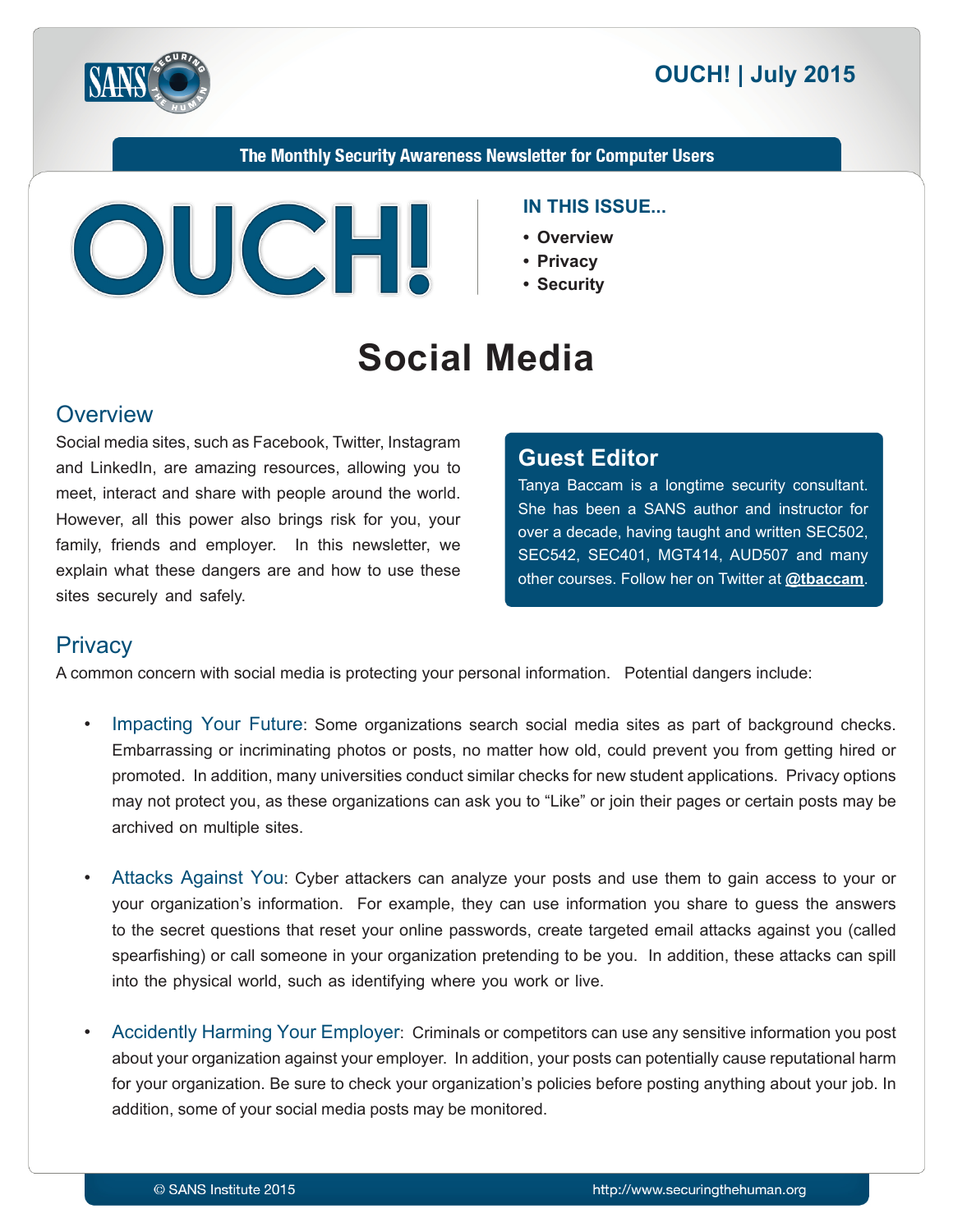# **2015 | OUCH! | July 2015**



#### **Social Media**

The best protection is to limit what you post. Yes, privacy options can provide some protection. However, they are often confusing and change frequently without your knowledge. What you thought was private can quickly become public for various reasons. In addition, the privacy of your posts is only as secure as the people you share them with. The more friends or contacts you share with, the more likely that information will become public. You should assume anything you post can or will become a public and permanent part of the Internet.

Finally, be aware of what friends are posting about you. If they post something you are not comfortable with. ask them to take it down. If they refuse or ignore you, contact the social media site and ask the site to remove the content for you. At the same time, be respectful of what you post about others.

*Social media sites are fun and powerful, but be careful what you share* and with whom

#### **Security**

In addition to privacy concerns, here are some steps to help protect your social media accounts and online activities:

- Login: Protect each of your accounts with a strong, unique password and do not share them with anyone else. In addition, many social media sites support stronger authentication, such as two-step verification. Always enable these stronger authentication methods whenever possible. Finally, do not use your social media account to log in to other sites; if it gets hacked, then all of your accounts are vulnerable.
- Privacy Settings: If you do use privacy settings, make sure you review and test them regularly. Social media sites often change privacy settings and it is easy to make a mistake. In addition, many apps and services let you tag your location to content that you post (called geotagging). Regularly check these settings if you wish to keep your physical location private.
- Encryption: Social media sites use encryption called HTTPS to secure your online connections to the site. Some sites (like Twitter and Google+) enable this by default, while others require you to manually enable HTTPS. Check your social media account settings and enable HTTPS as the default connection whenever possible.